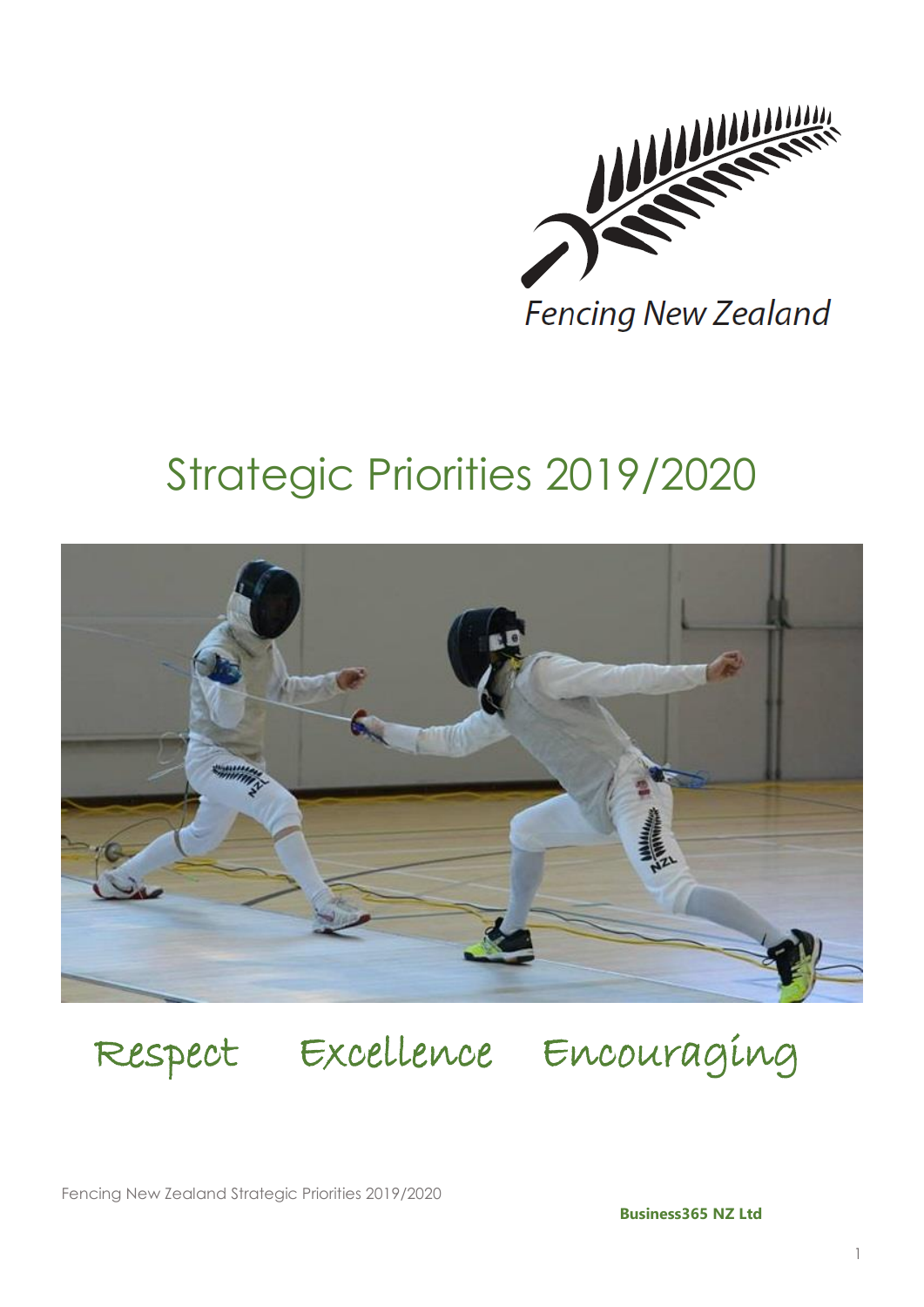### Contents

| 1.  |     |  |  |
|-----|-----|--|--|
| 2.  |     |  |  |
| 2.  |     |  |  |
| 2.1 | 2.2 |  |  |
|     | 2.3 |  |  |
|     |     |  |  |
| 4.  |     |  |  |
| 5.  |     |  |  |
| 6.  |     |  |  |
| 6.1 |     |  |  |
| 7.  |     |  |  |
| 8.  |     |  |  |
| 8.1 |     |  |  |
|     |     |  |  |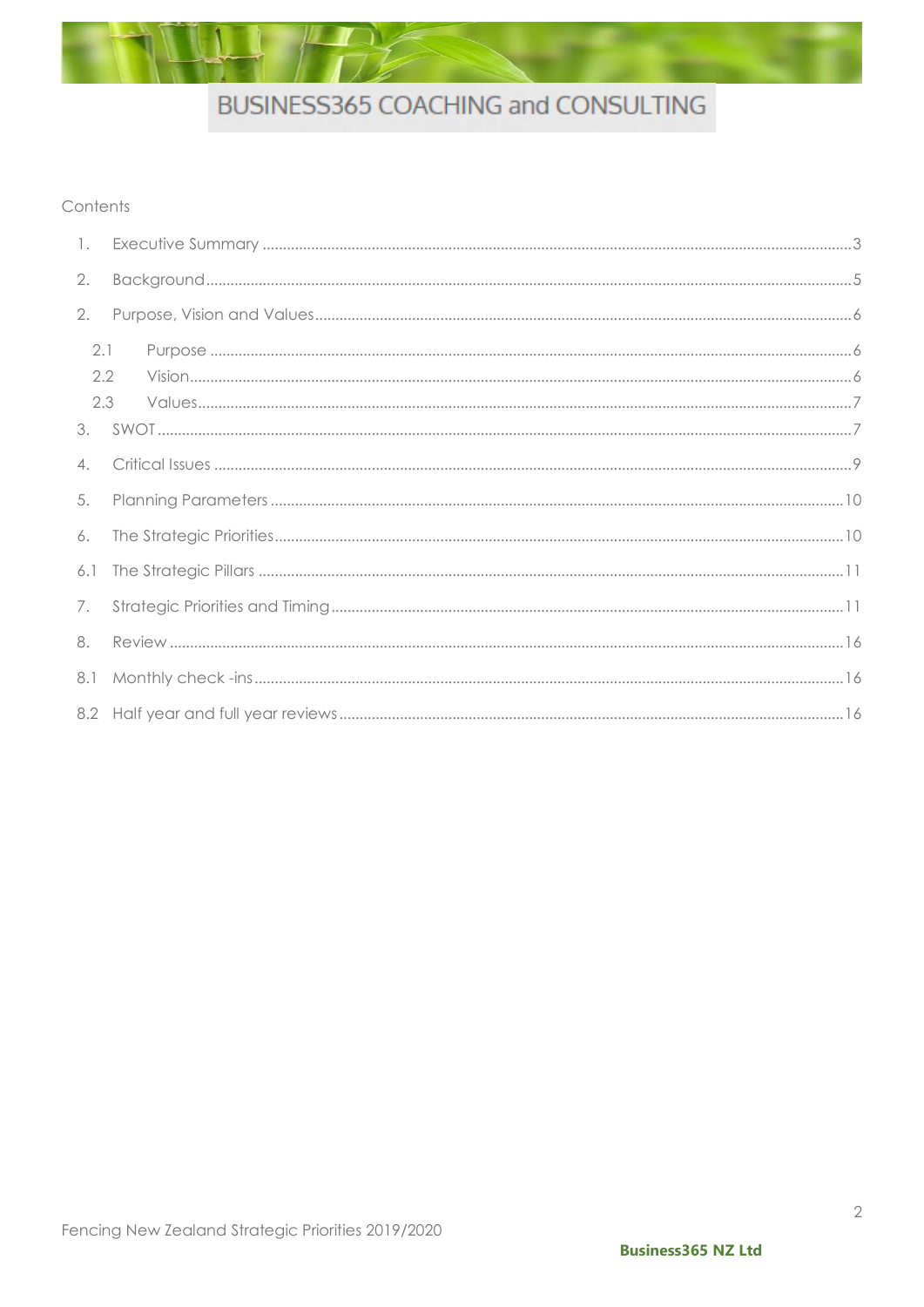

### <span id="page-2-0"></span>1. Executive Summary

This document details the outcomes of the Fencing New Zealand planning day held in Auckland on the 23rd February, facilitated by the author of this document. Whilst the initial request was for a full strategic plan it became apparent during the review of documentation and a one-on-one interview with the President of the Board that the organisation was not ready to undertake such a process.

The recommended approach to the day was to focus on developing strategic priorities for a shorter period of 12-18 months. The preparation for the planning day included document review, desk research, internal questionnaires for the board and commission heads and a separate questionnaire for a small number of external stakeholders, a parent, fencer, past fencer and coach.



The agreed focus for the planning day was to:

- 1. Define and agree a shared view of the purpose, values & vision
- 2. Develop and agree priorities/initiatives for the sport
- 3. Develop a clear implementation outline for each priority
- 4. Establish timelines

Rather than developing a 3-5-year plan that locks in plans and programs for long periods, more significant gains can be achieved by preparing strategic priorities for the coming 12-18 months. This will endeavour to deliver tangible improvements for the fencing community who in turn will be encouraged to support the priorities and allow the sport the greatest chance of success. This approach is also aimed at clearly communicating the activities of the board and reinforcing the value it provides to the fencing community.

The success of the recommended plan will be based on four key elements that are strongly interconnected and co-reliant: leadership, commitment, prioritisation and review. Any significant change to the sport requires a long-term view, clear establishment of shorter-term priorities and ongoing commitment.

There are four strategic pillars within the plan; Leadership & Governance, Operational Capability & Capacity, Sporting Capability & Capacity and Communications & Marketing. Figure 1 on the following page details the focus of each pillar.

With ownership, commitment and regular reviews the organisation can look forward to achieving the initiatives set for the next 12-18months and in doing so develop a whole of sport focus for the national fencing community that embodies the purpose, vision and values of the organisation.

It is envisaged that the organisation could undertake a more comprehensive planning session in February 2020.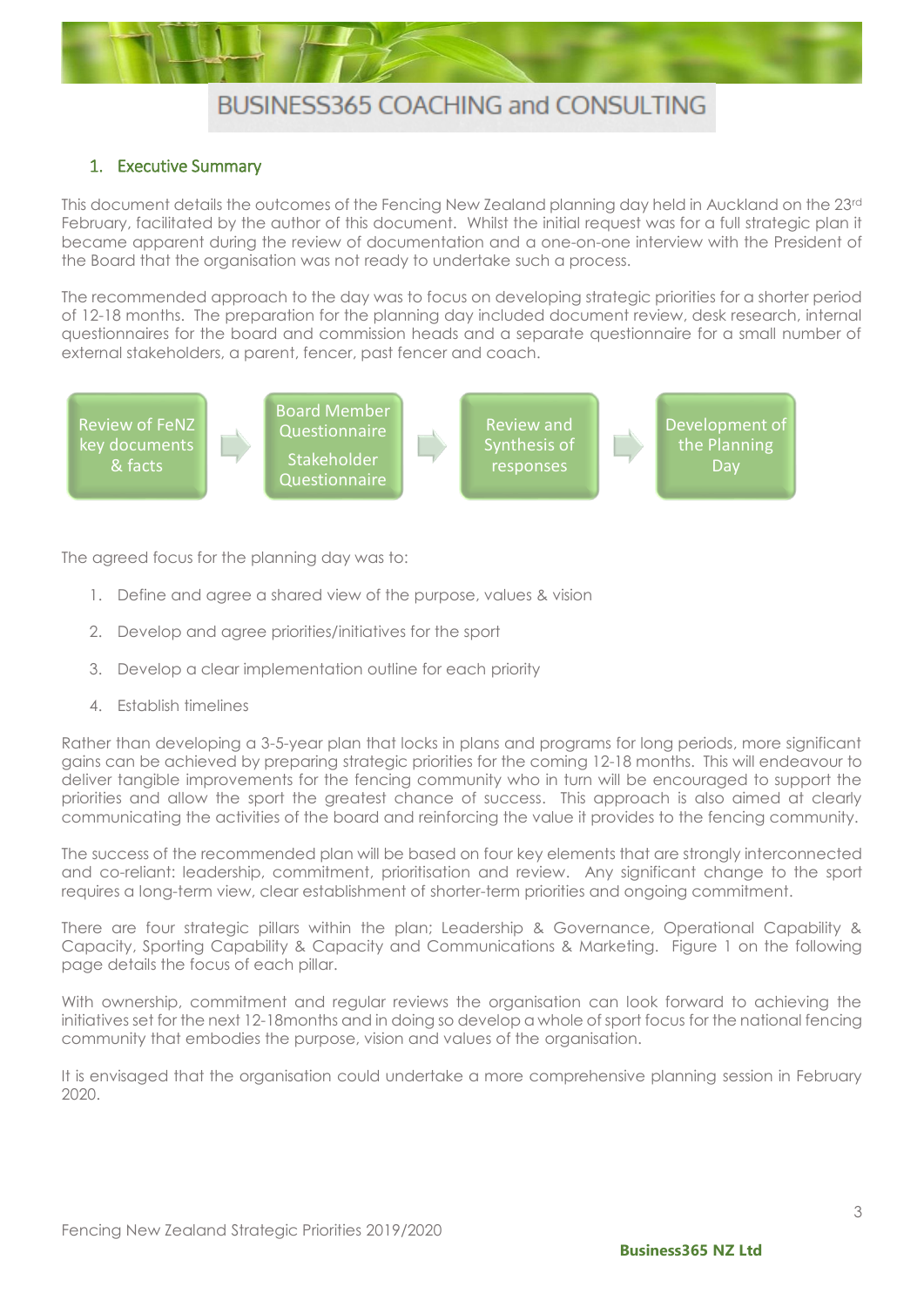



Operational Capability & Capacity

Funding & Sponsorship

Project Management

Memberships

management



Sporting Capability and **Capacity** 

Athlete retention Development Pathway athletes

Development pathway coaches & officials

Review ranking systems and competitions

Capability development

Communications and **Marketing** 

Communications Plan Stakeholder Survey Website redesign Branding/Logo Regional name change

Leadership and **Governance** 

Governance Structure Key stakeholder relationship development Vision, Strategy & Planning Value Proposition **Constitution** Succession Planning **Project prioritisation**

Resourcing Tournament Calendars Venues Wesbite administration System development &

*Figure 1 The Four Pillars*

Fencing New Zealand Strategic Priorities 2019/2020

**Business365 NZ Ltd**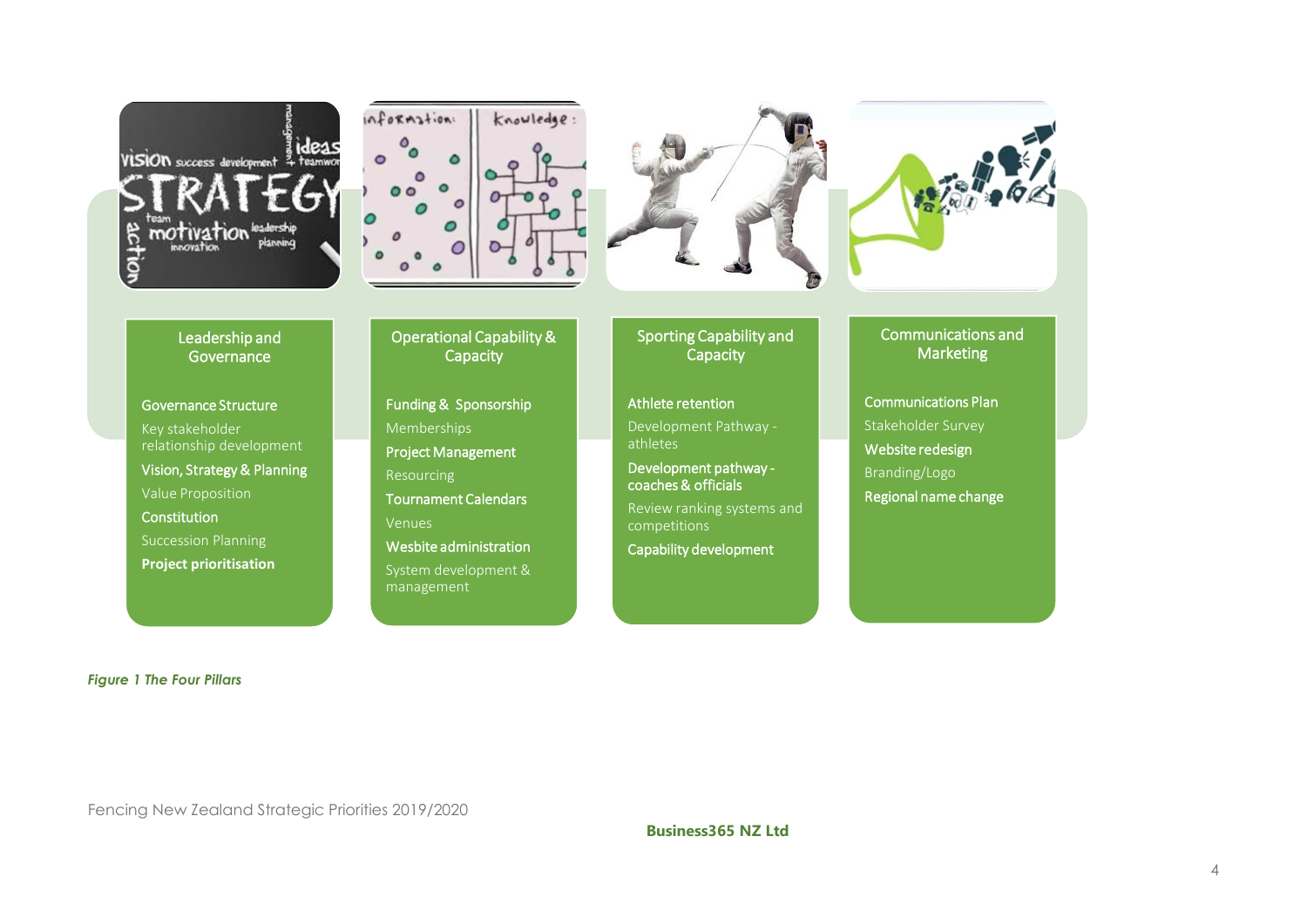## <span id="page-4-0"></span>2. Background

Fencing NZ is solely run by volunteers and have around 450 registered members nationwide competing in national and regional competitions. They have a regional structure with bases in; North, Central, Mid-South and South. The regions are run by Presidents who each hold a position on the board with the remaining 4 posts held by the President, Secretary General and 2 independents, one based in Wellington and one in Auckland.

The board identified the need to develop strategic priorities in order to provide focus for the organisation going forward and to develop a collaborative approach across the community to further grow the sport. The second need was to develop a clear implementation plan as to 'how' and 'when' the priorities would be delivered.

For the Fencing NZ, it was appropriate to dilute the strategic planning process to focus on a shorter time period, and to establish a clear purpose, vision and values for the organisation. The recommended approach was to undertake document review, desk research and questionniares, all of which were synthesised to inform the planning day.



The agreed focus for the planning day was to:

- 3. Define and agree a shared view of the purpose, values & vision
- 4. Develop and agree priorities/initiatives for the sport
- 5. Develop a clear implementation outline for each initiative
- 6. Establish timelines

Following the planning session, a draft document was circulated to the attendees listed below and the four absent board members (Vanda Simon – President South and Kyle McDonald – Head of Selectors, Steve Martin – Independent, Alice Boyd - Independent) for review prior to the final document being penned.

The attendees on the day were:

- **Mark Rance** President Fencing NZ Board
- **Amanda Hopkins** Secretary General & Treasurer
- **David Elder** President North
- **Vicci Lamb** President Wellington
- **Richard Johnstone** President Mid-South
- **Nicola Shackleton** Head of Officiating Commission
- **Steve Clark** Head of National development programme & selector
- **Dave Barson** Head of Coaches Commission
- **Neil Young** Health & Safety Officer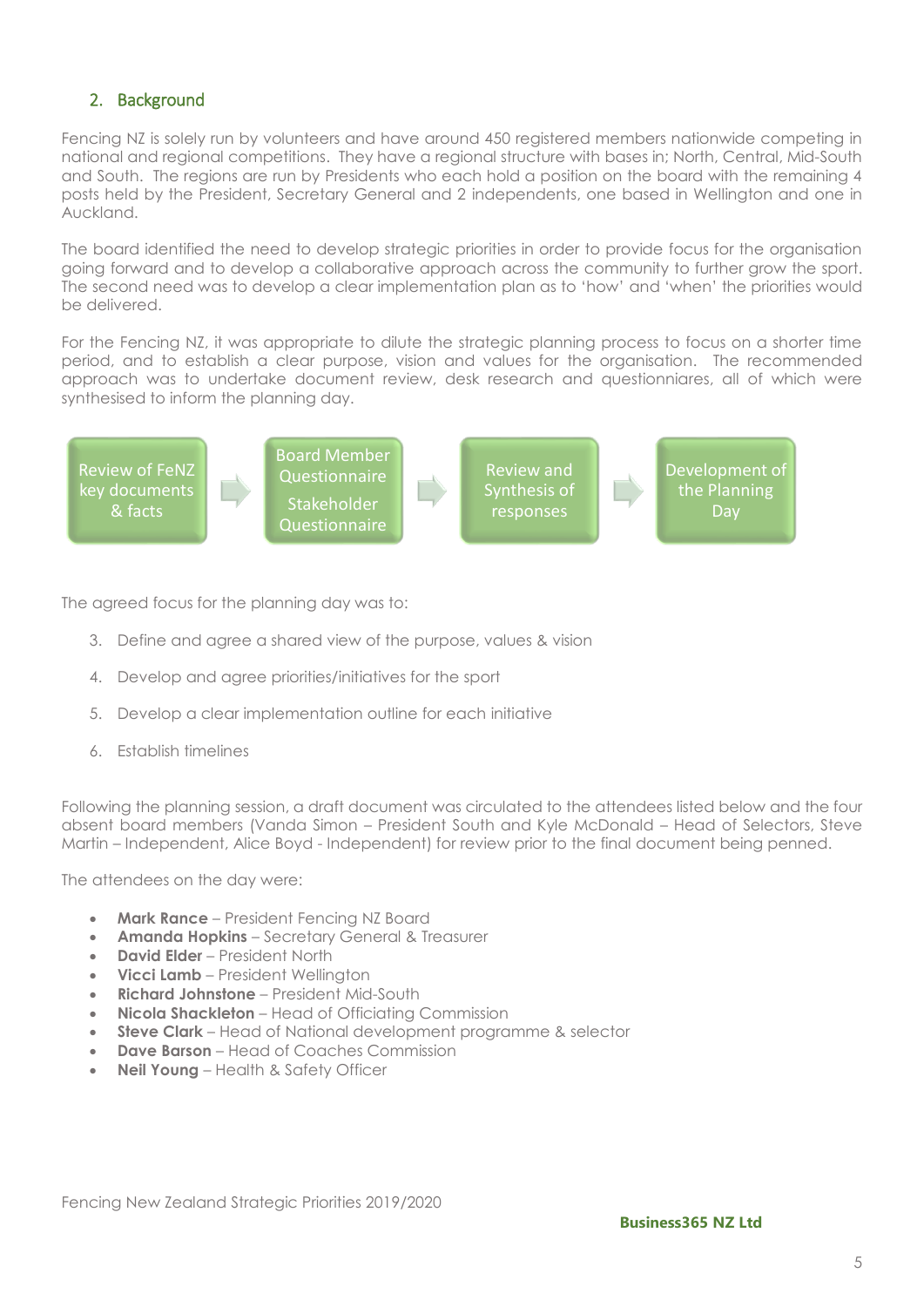

### <span id="page-5-0"></span>2. Purpose, Vision and Values

The purpose, vision and values were developed in part, using the attendee responses from the questionnaire. Once draft statements were established, they were discussed and challenged as a group and then 'tested' using the summarised responses from external stakeholders to ensure it was representative of the wider fencing community.

#### <span id="page-5-1"></span>2.1 Purpose

The summarised responses for Fencing NZ's purposed gathered from the questionnaires are shown in *figure 2*.



*Figure 2 Questionnaire Responses - Purpose*

Fencing New Zealand's Purpose was agreed as:

## *Inspiring and enabling people to start, stay and succeed in the sport of fencing.*

#### <span id="page-5-2"></span>2.2 Vision

A vision states the full reason for the organisation to exist and it allows it to focus on what really matters. A vision is also vital to an organisation as it offers clarity for decision making and it helps to drive activities of the organisation in the direction of the vision – keeping you on the right path.

The review of the old vision combined with responses from attendees' questionnaires led to the development of Fencing NZ's vision below.

## *To be recognised as a New Zealand sport of choice with a strong, sustainable and successful fencing community.*

It is important to understand and communicate the meaning of 'Succeed' in the purpose and 'Successful' in the vision to the wider community as being success for whatever fencing is for you, be it turning up each week to fence socially, or attending and succeeding at competition or high-performance level. The two statements encompass the whole of sport.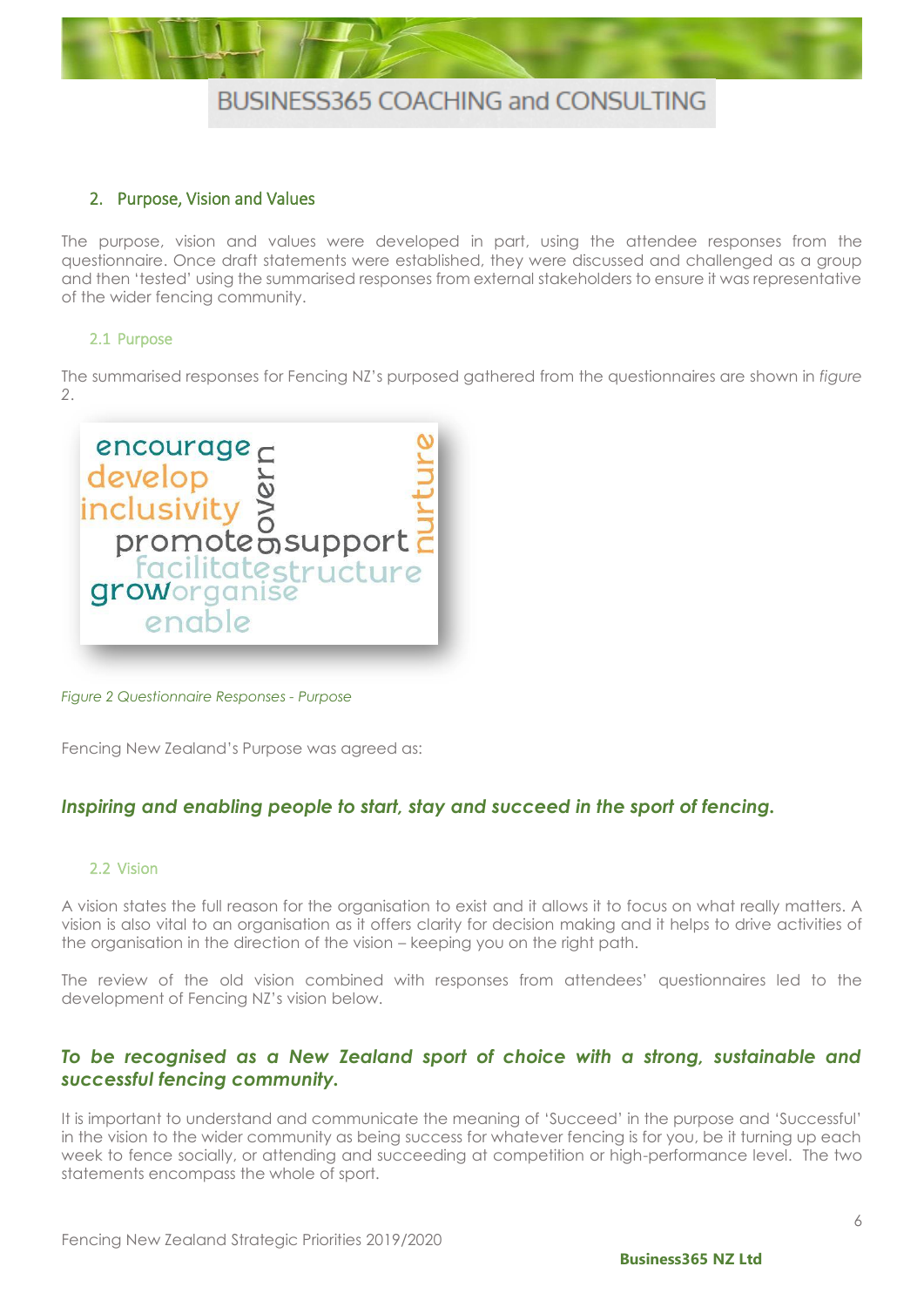

### <span id="page-6-0"></span>2.3 Values

When reflecting on the organisations values it became clear the group did not have a good handle of what these were, and they didn't appear to have been previously documented. Working with the responses from the internal questionnaires, shown in figure 3, and referencing the 3 questions (below right), draft values were listed, discussed and challenged then prioritised to come up with an agreed set of 3 core values.



- *1. How does your organisation operate?*
- *2. How is your organisation is perceived?*
- *3. How do volunteers and contributors carry out the services and activities of the organisation?*

*Figure 3 Questionnaire Responses - Values*

The core values of Fencing NZ are:

## **Respect Excellence Encouraging**

## <span id="page-6-1"></span>3. SWOT

A SWOT analysis revealed a consensus between the board and stakeholders and following discussion and challenge it was agreed as the table on the following page. It is recommended that the board utilise the information and work through an enhanced SWOT to determine:

- How to exploit strengths to maximise opportunities
- How to overcome weaknesses
- How to capitalise on opportunities
- How to minimise/mitigate threats



It is important to understand that a SWOT is a starting point and that an enhanced SWOT analysis to answer the questions above is where the true value lies. An enhanced SWOT guides the organisation as to the work that needs to be done going forward. This work could be undertaken as a half-day session at the time of the first formal review of the strategic priorities.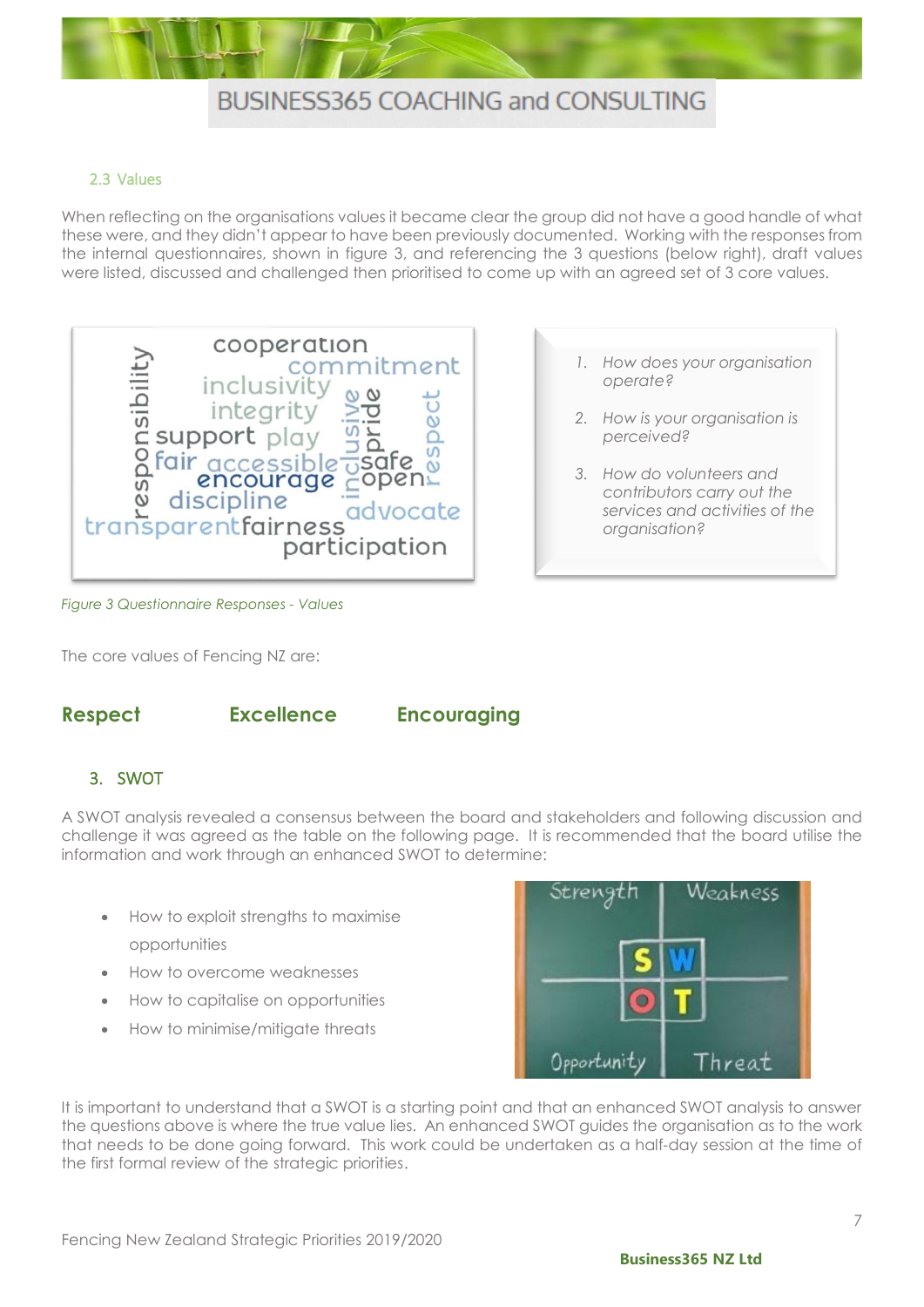| <b>SWOT Analysis</b>                                                                                                                                                                                                                                                                                                                                                                                                                                                                                                                                    |                                                                                                                                                                                                                                                                                                                                                                                                                                           |  |  |
|---------------------------------------------------------------------------------------------------------------------------------------------------------------------------------------------------------------------------------------------------------------------------------------------------------------------------------------------------------------------------------------------------------------------------------------------------------------------------------------------------------------------------------------------------------|-------------------------------------------------------------------------------------------------------------------------------------------------------------------------------------------------------------------------------------------------------------------------------------------------------------------------------------------------------------------------------------------------------------------------------------------|--|--|
| <b>Strengths</b>                                                                                                                                                                                                                                                                                                                                                                                                                                                                                                                                        | <b>Weaknesses</b>                                                                                                                                                                                                                                                                                                                                                                                                                         |  |  |
| Passionate dedicated people<br><b>Excellent coaches</b><br>A good regional structure/foundation for change<br>FIE support<br>Good fencing knowledge<br>Wide range of experience on the board<br>$\bullet$<br>Good progress in gender equity<br>Some great fencers<br>We achieve great things with very little money                                                                                                                                                                                                                                     | Dependency on a handful of volunteers - lack of time<br>Self-interest driving decisions & politics<br>Different values and ideas on direction<br>No clear plan - lack of skill around the 'how'<br>Lack of focus on fencers<br>Lack of funding<br>Difficulties retaining top fencers & fencers 18+<br>Knee jerk decisions<br>Communication<br>Non-affiliated fencers<br>Quality of governance<br>Legacies negatively impacting the future |  |  |
| <b>Opportunities</b>                                                                                                                                                                                                                                                                                                                                                                                                                                                                                                                                    | <b>Threats</b>                                                                                                                                                                                                                                                                                                                                                                                                                            |  |  |
| Delivering sport into changing communities<br>2020 Olympics & the growth of internet coverage<br>Recalibrate offerings to reflect today's lifestyles<br>Engaging with the fencing community more effectively<br><b>Better communication</b><br>National Development Programme<br>Large number of coaches<br>Large fencing pool<br><b>Better visibility in Auckland</b><br>$\bullet$<br>Support from FIE and Oceania<br>Sponsorship and Partnerships<br>Leveraging local expertise<br>Applying for resources<br>Niche sport - appeal to the 'square peg' | Inability to retain of fencers - drop off rate after 18 is 50%+<br>Continued lack of funding<br>Continued lack of a clear plan<br>Poor relationships with competitive fencers<br>Other more popular sports<br>Entitled attitudes<br>Not learning lessons from the past<br>Activities/actions not aligned to a 'best for Fencing NZ' approach<br>Expensive sport compared to many mainstream sports<br>Political in-fighting               |  |  |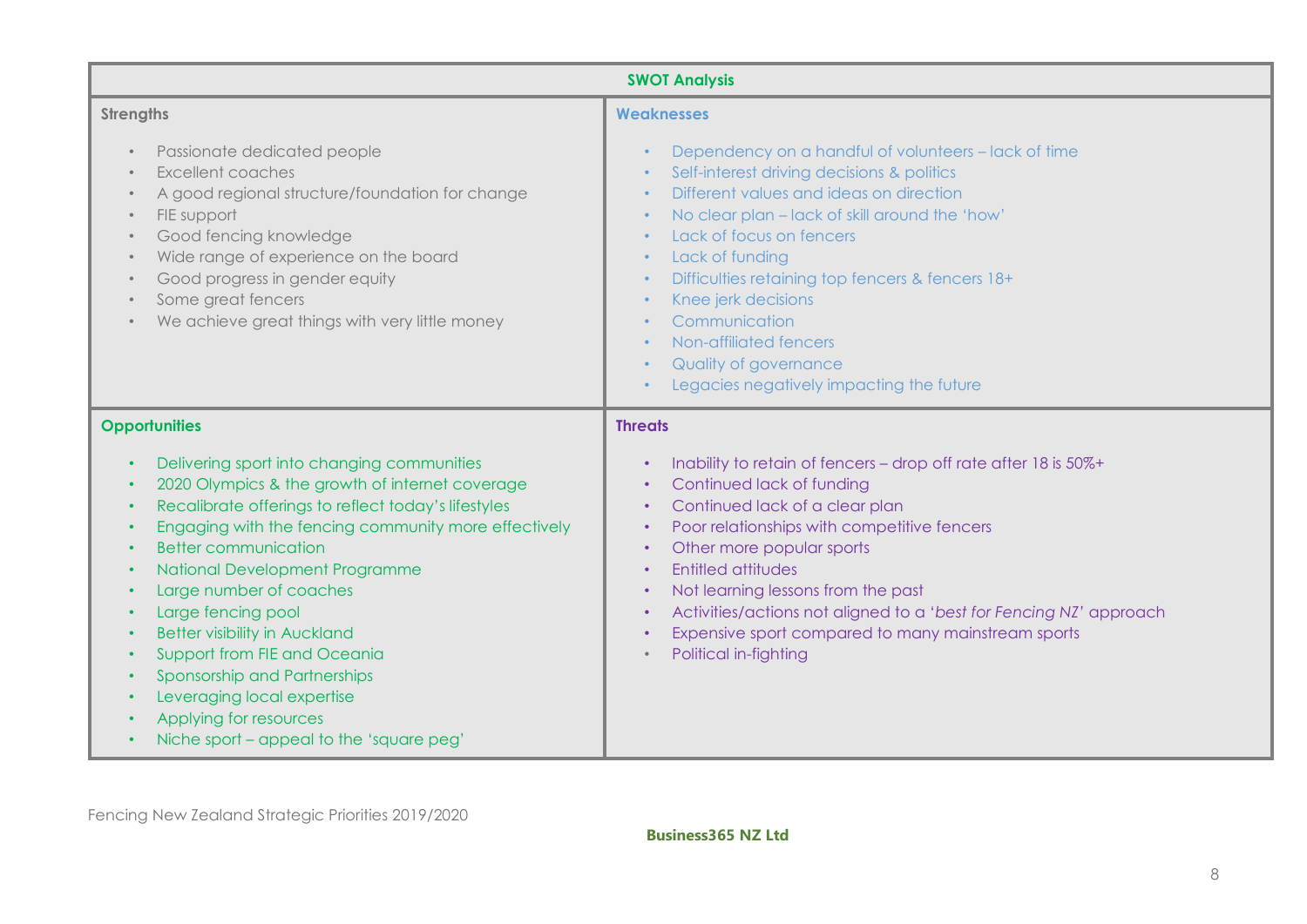

### <span id="page-8-0"></span>4. Critical Issues

An important part of the planning day involved identifying and agreeing the critical issues the organisation was facing.

As with previous sections the attendees used information gathered from the questionnaires to develop a draft list of critical issues that need addressing. Once discussed these were compared to the list tabled by the external stakeholders to ensure there was consistency with the thinking amongst the wider community.

Figure 4 summarises the agreed issues.



## **FENCING NEW ZEALAND CRITICAL ISSUES – 2019**

- Coherent vision, strategy and plan
- Development programme & pathway for athletes
- Development programmes coaches & officials
- **Fencer retention**
- Athlete centric environment (coach delivered)
- Cost & availability of venues
- Communication all forms
- Succession planning
- Awareness & profile in NZ Sport
- Website is dreadful
- Operational resource
- Governance structure roles, definitions
- Create stronger more cohesive relationship between the board and stakeholders
- Operating income and funding drive
- Develop coaching
- Develop Marketing strategy
- Supporting clubs to grow and retain members - reciprocity
- Clear objectives, goals and a plan to get there
- Consistency at national comps
- Developing referees
- Developing Clubs

#### *Figure 4 Fencing NZ Critical Issues*

There was considerable overlap of responses from the questionnaires which was helpful in terms of ensuring the organisation is focusing on what the whole of sport feels is critical. With a large number of issues to be addressed the attendees spent the rest of the planning day working through what would be addressed, how, by whom and when.

Fencing New Zealand Strategic Priorities 2019/2020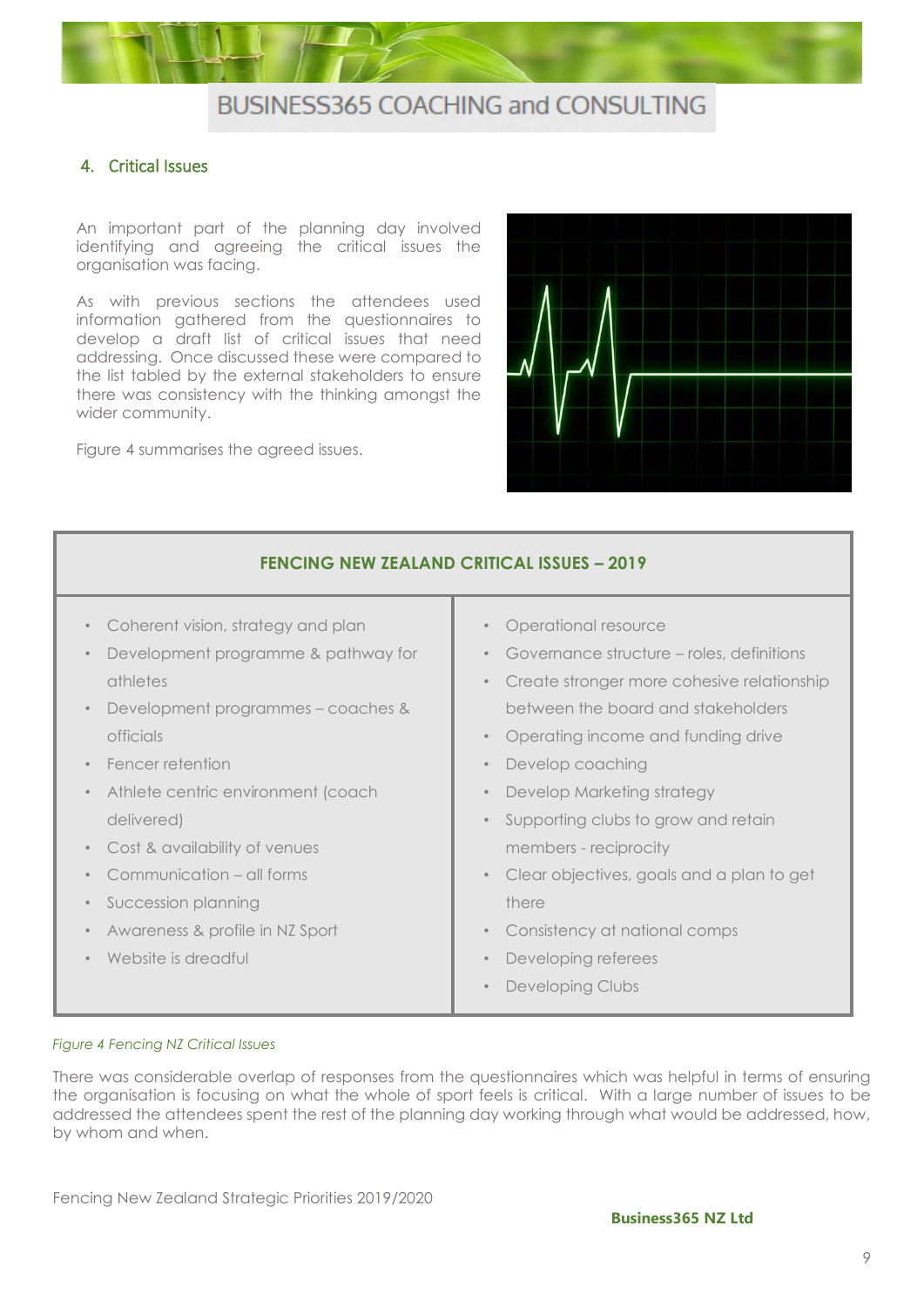

An important first step in addressing any issues is understanding the planning parameters within which the organisation can operate.

## <span id="page-9-0"></span>5. Planning Parameters

No project or organisation can operate in a completely limitless or boundless way. There are certain parameters or boundaries that define or limit what it can and cannot do, what it is most likely and least likely to do well.

It includes looking at Competency, Values, Resource and Assumptions – the external conditions that your organisation cannot control but which it assumes will exist and which are necessary to the success of the organisation.

For Fencing NZ, the planning parameters were identified as being:

- **Being 100% volunteer resourced**
- **Limited funding**
- **Limited time**
- **Available skills and experience**
- **Needing to make an impact in the very short term**

When setting plans, and in particular timelines to each initiative it was important to consider these parameters in order to support the team to achieve results.

### <span id="page-9-1"></span>6. The Strategic Priorities

Having established the planning parameters, the strategic priorities were determined. Ownership of each priority was assigned to a member of the board and/or a commission head and the high-level actions were noted together with a deadline for delivery.

My guidance would be to develop a simple project plan for each actionable item that encompasses:

- A full task list
- Identifying and addressing any obstacles and barriers to delivering the task
- Identifying who will deliver the work
- Identifying and providing the necessary resource for delivery
- Setting milestones through to the deadline

For there to be any significant change or positive impact for the wider fencing community the approach must be long term combined with ongoing effort, hence the strategic priority focus for the next 12-18mths. The delivery of the prioritised items will require focus & resource, most likely in the form of additional volunteers which may be a project in itself – recruiting new volunteers with the right sets of skills.

There are legacies and behaviours within the sport that no longer supporting it and that requires a cultural change and a shift to occur for a new modus operandi. Ongoing sharing of learnings and collaboration within the fencing community and particularly between the board, commission and regions should be strongly encouraged to help support change and the overall development of the whole of sport.

The four strategic pillars are **Leadership & Governance, Operational Capability & Capacity, Sporting Capability & Capacity and Communications & Marketing.**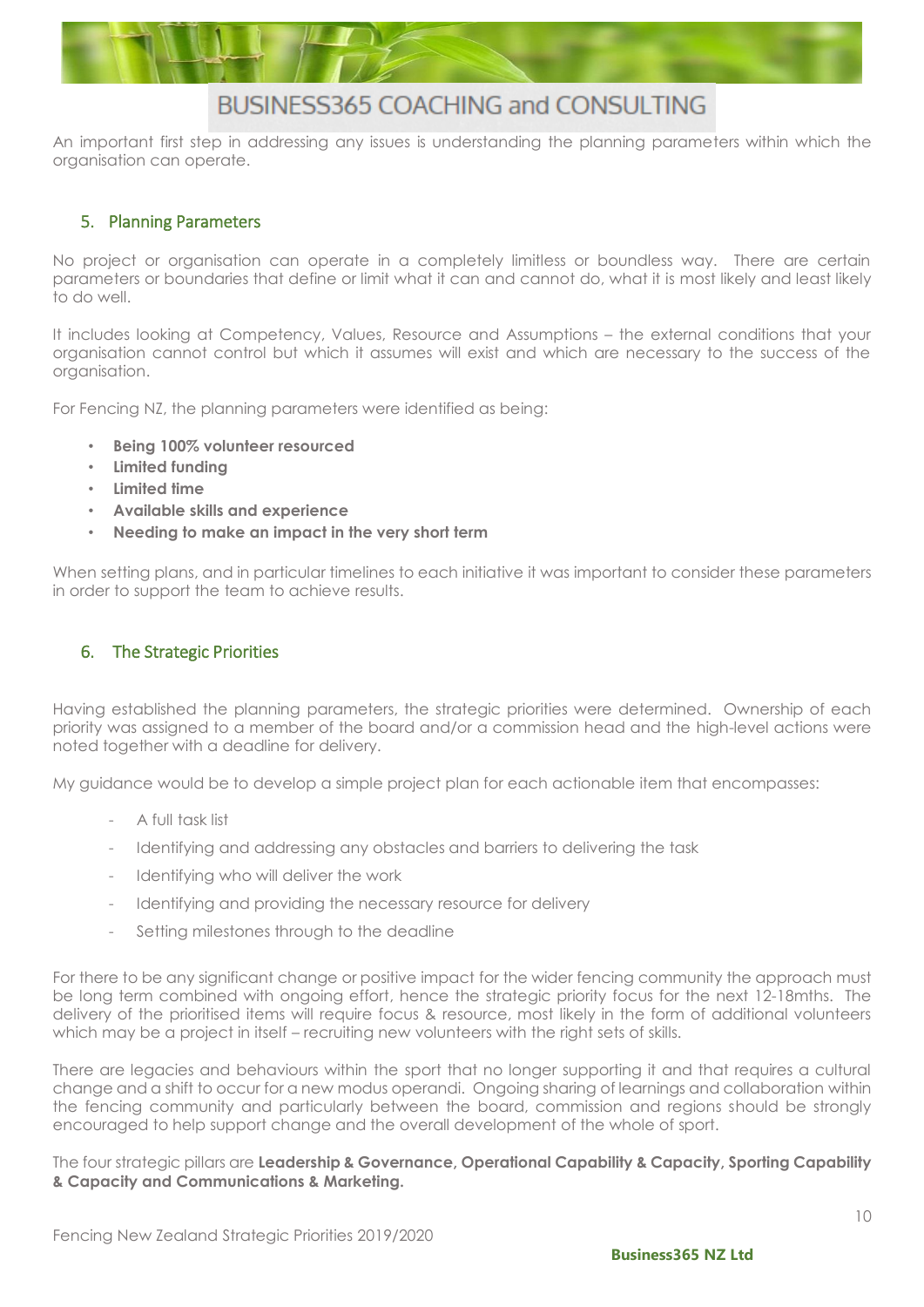

## 6.1 The Strategic Pillars



## <span id="page-10-0"></span>7. Strategic Priorities and Timing

The tables on the following pages detail the priorities of the above pillars. Please note that the final column '**When'**, refers to the 1st of the month unless otherwise noted.

<span id="page-10-1"></span>Fencing New Zealand Strategic Priorities 2019/2020

#### **Business365 NZ Ltd**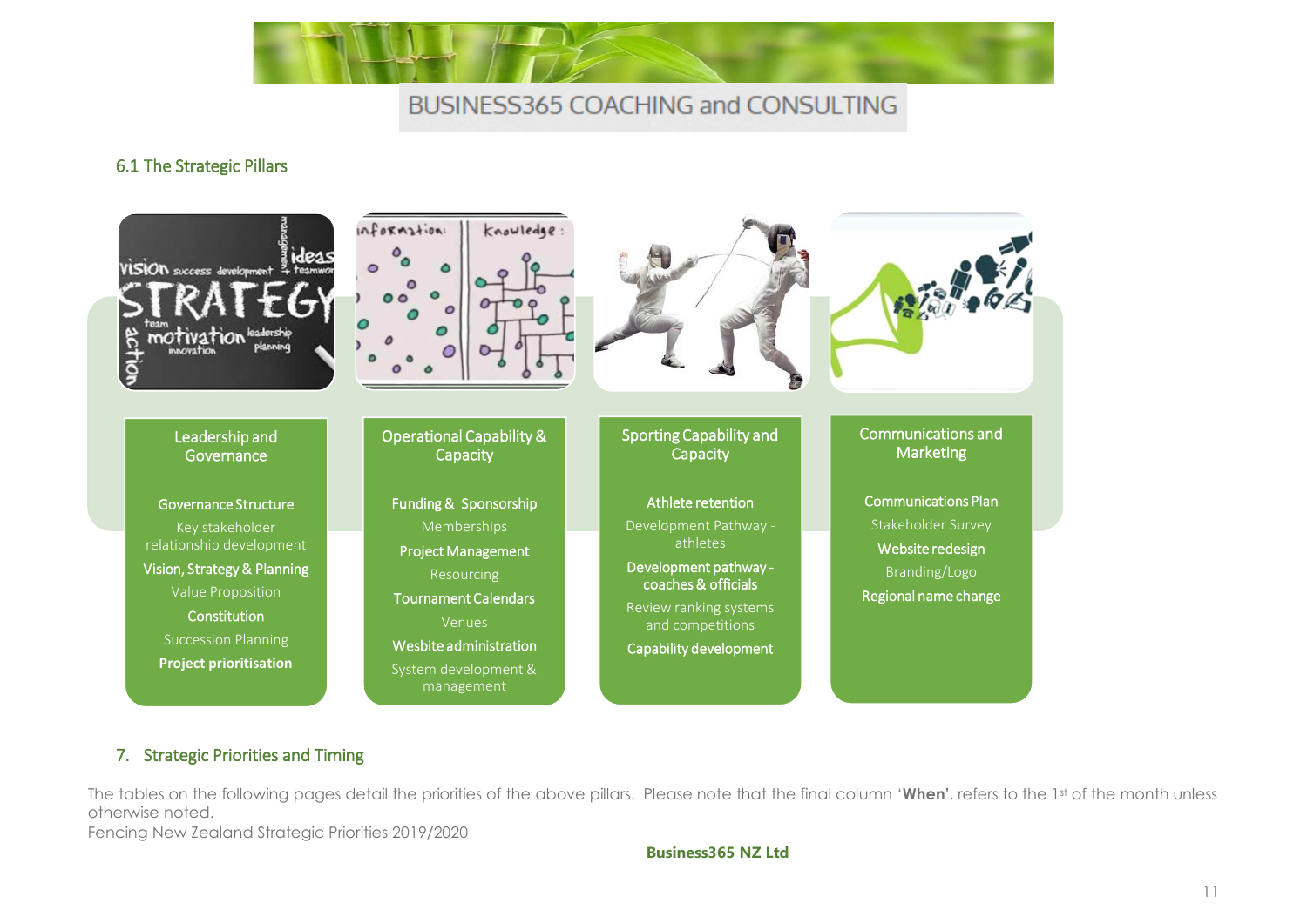

| <b>LEADERSHIP &amp; GOVERNANCE</b>          |                                                                                                                                                                                                                                           |                                                |                                                 |
|---------------------------------------------|-------------------------------------------------------------------------------------------------------------------------------------------------------------------------------------------------------------------------------------------|------------------------------------------------|-------------------------------------------------|
| Initiative                                  | <b>High Level Actions</b>                                                                                                                                                                                                                 | Owner &<br><b>Contributors</b>                 | When                                            |
| <b>Governance Structure</b>                 | Review current board, commission and regional structures<br>Sub-committee recommendations<br>$\bullet$<br>Review & define operational/management need (GM), write job<br>$\bullet$<br>description and determine funding options           | <b>MR</b><br>AH<br><b>RJ</b>                   | Feb 2020<br>Feb 2020<br>May 2019                |
| Key stakeholder relationship<br>development | Review relationships with stakeholders (clubs, regions, athletes,<br>coaches, officials, parents)<br>Review relationships with NZOC, NZ Sport, Oceania<br>$\bullet$<br>Develop and implement engagement plan for both groups<br>$\bullet$ | <b>DE</b><br>MR                                | August 2019                                     |
| <b>Vision, Strategy and Planning</b>        | Hold a Planning day for the board and commission heads<br>$\bullet$<br>Final report signed off<br>Review cycle confirmed (Board mtg, formally @6mth, 12mth)<br>$\bullet$<br>Outcomes published<br>$\bullet$                               | <b>MR</b><br><b>FeNZ Board</b><br>MR, FT<br>AH | Feb 2019<br>14 Mar 2019<br>Apr 2019<br>Apr 2019 |
| <b>Value Proposition</b>                    | Develop & define Value Proposition, Fiona to provide tool to David                                                                                                                                                                        | DE                                             | Apr 2019                                        |
| Constitution                                | Define stages & timeline<br>$\bullet$<br>Review and amend to align with new structure<br>$\bullet$                                                                                                                                        | RJ                                             | May 2019<br>Feb 2020                            |
| <b>Succession Planning</b>                  | Develop a succession plan for the board                                                                                                                                                                                                   | $MR + project$<br>team                         | Jan 2021                                        |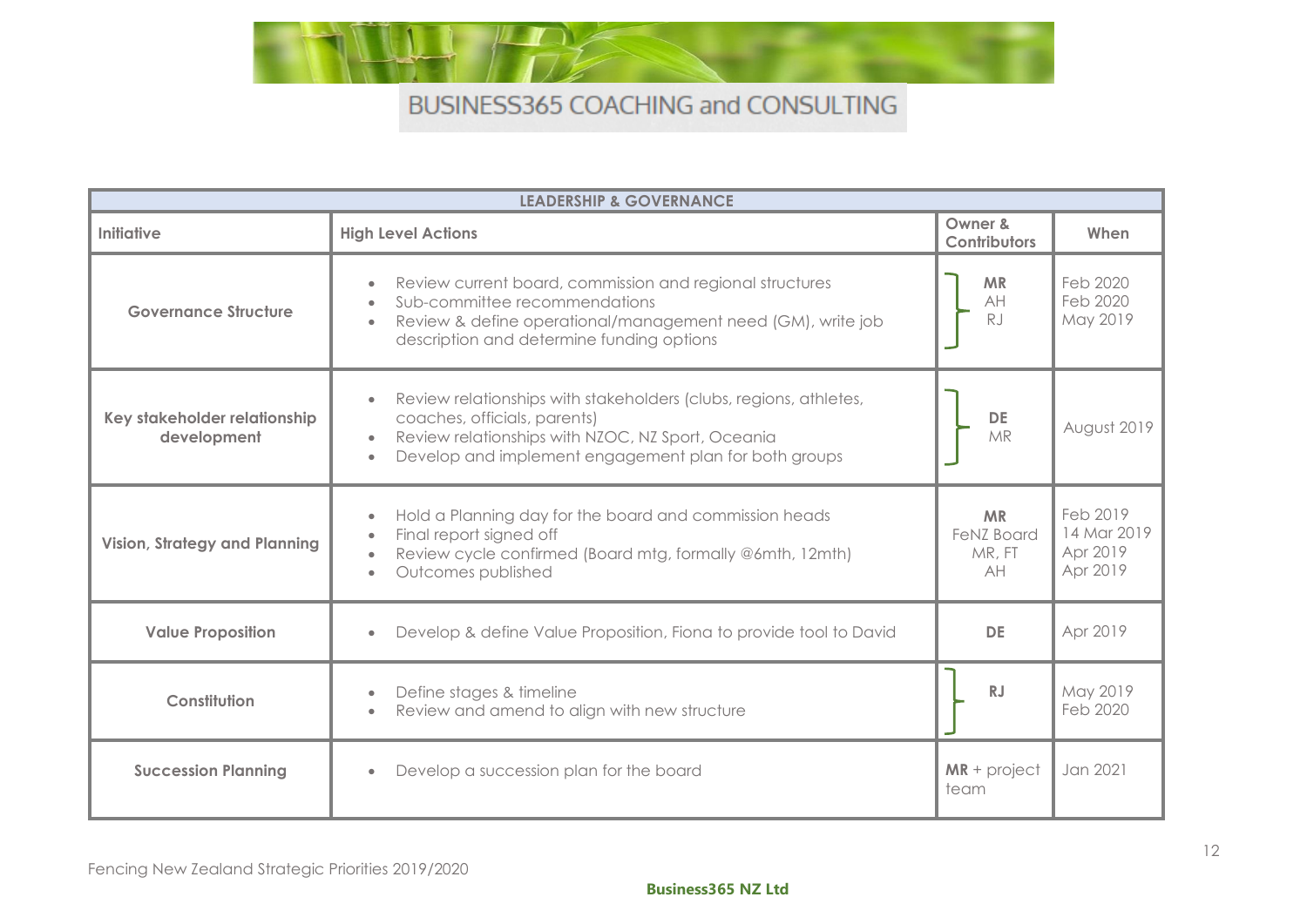

| <b>OPERATIONAL CAPABILITY &amp; CAPACITY</b> |                                                                                                                                                                                                                                                                   |                                                   |                                                                       |
|----------------------------------------------|-------------------------------------------------------------------------------------------------------------------------------------------------------------------------------------------------------------------------------------------------------------------|---------------------------------------------------|-----------------------------------------------------------------------|
| <b>Funding &amp; Sponsors</b><br>Memberships | Identify funding sources, grants, sponsors & partners<br>$\bullet$<br>Review above list and develop plans<br>$\bullet$<br>Review Membership fee structure<br>$\bullet$<br>Define and document the collection process<br>$\bullet$<br>Determine funding allocation | <b>DE</b><br><b>DE</b><br>VL/SC<br>VL/SC<br>VL/SC | May 2019<br><b>Jul 2019</b><br>May 2019<br>31 Apr 2019<br>31 Oct 2019 |
| <b>Project Management</b>                    | Set up a process to track project costs (starting with 23rd Feb)<br>$\bullet$                                                                                                                                                                                     | AH                                                | Apr 2019                                                              |
| <b>Resourcing</b>                            | Define what is needed - capability & capacity<br>Write job descriptions for:<br>- Sponsorship & funding Coordinator<br>- Treasury management<br>- Tour Coordinator<br>- International Administrator<br>Work with the governance team on the GM role               | AH                                                | June 2019                                                             |
| <b>Tournament Calendars</b>                  | Define & document the process for:<br>National calendar<br>International calendar<br>Regional calendar                                                                                                                                                            | AH<br>KM                                          | 31 Oct 2019                                                           |
| <b>Venues</b>                                | Coordinate the identification of a list of venues (nationally)<br>Define & document the availability and cost<br>$\bullet$<br>Ensure venues meet FeNZ competition/operating standards<br>$\bullet$                                                                | <b>NS</b><br>Regional<br>Reps                     | June 2019                                                             |
| <b>Systems</b>                               | Ensure the new website can work with the ranking database<br>Identify a safe and cost-effective central repository for board<br>$\bullet$<br>documents. Present the option to the board for sign off                                                              | <b>SM</b>                                         | Apr 2019                                                              |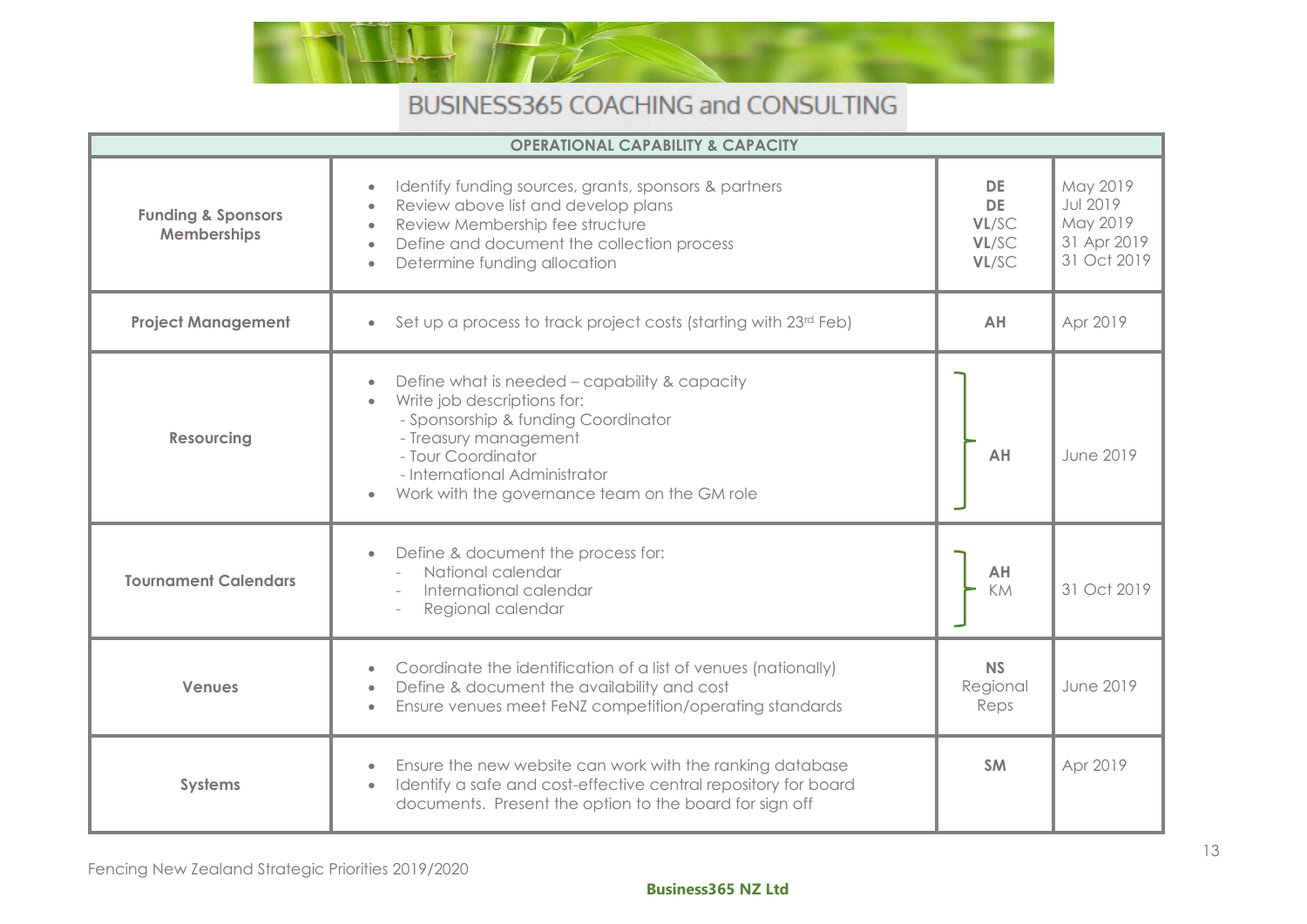

| <b>SPORTING CAPABILITY &amp; CAPACITY</b>          |                                                                                                                                                                                                                                                                                                                                                              |                                          |                                        |
|----------------------------------------------------|--------------------------------------------------------------------------------------------------------------------------------------------------------------------------------------------------------------------------------------------------------------------------------------------------------------------------------------------------------------|------------------------------------------|----------------------------------------|
| Athlete retention                                  | Develop an overarching plan for the retention of and development of<br>athletes, coaches and officials, including dependencies<br>Work with the governance team to communicate the Value<br>Proposition to the wider fencing community<br>Determine what tools & resources clubs need for retention, develop &<br>$\bullet$<br>document programmes for clubs | <b>SC</b><br><b>DE</b><br>SC<br>RJ<br>VS | 31 Mar 2019<br>31 Mar 2019<br>Jun 2019 |
| <b>Development Pathway -</b><br>athlete            | Develop and document a development pathway for athletes<br>Present the 1st draft to the Board and commissions for review                                                                                                                                                                                                                                     | <b>SC</b><br>AB                          | Sep 2019                               |
| Development pathway -<br>coaches and officials     | Develop and document a development pathway for Coaches<br>Develop and document a development pathway for Officials<br>$\bullet$<br>Present the 1st drafts to the Board and commissions for review                                                                                                                                                            | <b>DB</b><br><b>NS</b>                   | Sep 2019                               |
| <b>Review Systems &amp;</b><br><b>Competitions</b> | Review ranking system<br>Review competition formats, schedule & standards                                                                                                                                                                                                                                                                                    | <b>MR</b><br>JB, NS, AB,<br>KM, SC       | Sep 2019                               |
| <b>Capability development</b>                      | Define & document what is needed over the next 24mths and why?<br>Who and how could this be potentially delivered?                                                                                                                                                                                                                                           | AB<br>SC<br>Regional<br>reps             | Oct 2019                               |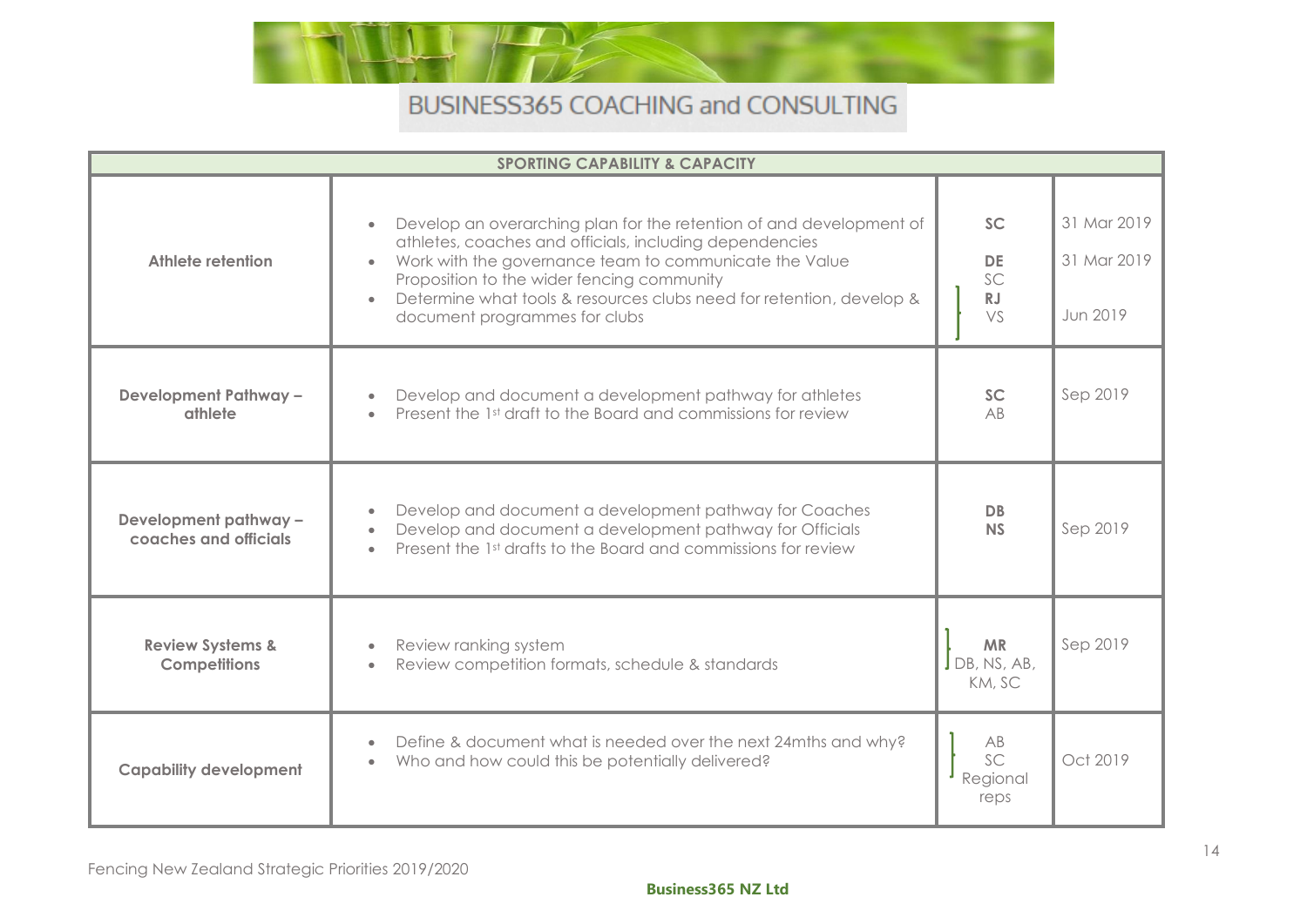

| <b>COMMUNICATIONS &amp; MARKETING</b> |                                                                                                                                                                                                                                                                                                                                                                                                                              |                       |                                    |
|---------------------------------------|------------------------------------------------------------------------------------------------------------------------------------------------------------------------------------------------------------------------------------------------------------------------------------------------------------------------------------------------------------------------------------------------------------------------------|-----------------------|------------------------------------|
|                                       | Communicate the outcomes of the Planning day in the form of a one-<br>$\bullet$<br>page document emailed to the database and published on the<br>website                                                                                                                                                                                                                                                                     | <b>MR</b>             | Apr 2019                           |
| <b>Communications Plan</b>            | Stakeholder Survey - who will be surveyed? what needs to be<br>$\bullet$<br>communicated, how often and via what channels? Collaborate with<br>the key stakeholder relationship project<br>Survey date set<br>$\bullet$                                                                                                                                                                                                      | DB<br>AB              | <b>TBC</b><br>Apr 2019             |
|                                       | Develop a comms plan based on survey results detailing activities,<br>$\bullet$<br>frequency and channels which may require external help                                                                                                                                                                                                                                                                                    | DE                    | <b>TBC</b>                         |
| Website redesign                      | Determine current status of new site<br>$\bullet$<br>Review and finalise structure and layout<br>$\bullet$<br>Ensure ranking system & membership login can<br>$\bullet$<br>Ensure admin access to site & ease of maintaining<br>$\bullet$<br>Look for design tweak and build \$3500 - \$5000 (estimate) – publish site<br>$\bullet$                                                                                          | DE<br>RJ              | 3 Mar 2019<br>Apr 2019<br>May 2019 |
| <b>Branding/Logo/Marketing</b>        | Set up a folder in the central repository for materials<br>$\bullet$<br>Collect list of current marketing materials used by clubs (via regions)<br>$\bullet$<br>Define the guidelines for logo use<br>$\bullet$<br>Develop the tag line 'Sport for Life' & present to board<br>$\bullet$<br>Name change communicated to regions including reasoning - FeNZ<br>$\bullet$<br>North, FeNZ Central, FeNZ Mid-South, FeNZ - South | <b>SM</b><br>AH<br>RJ | Apr 2019<br>May 2019<br>May 2019   |